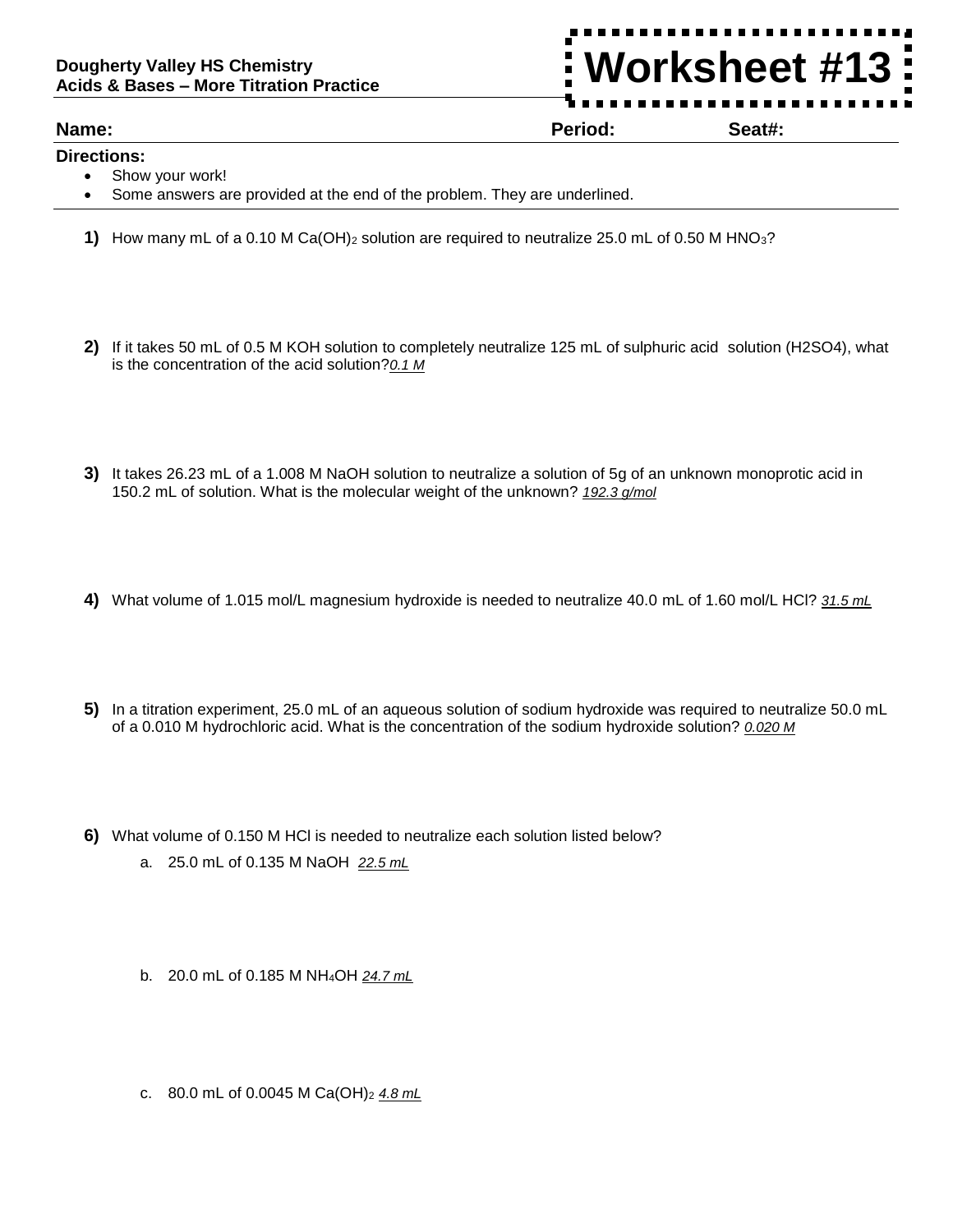- **7)** What concentration of sodium hydroxide is required for each neutralization reaction?
	- d. 37.82 mL of NaOH neutralizes 15.00 mL of 0.250 M HF *0.0991 M*
	- e. 21.56 mL of NaOH neutralizes 20.00 mL of 0.145 M H2SO<sup>4</sup> *0.269 M*
	- f. 14.27 mL of NaOH neutralizes 25.00 mL of 0.105 M H3PO<sup>4</sup> *0.552 M*
- **8)** A 25.0 mL sample of sulphuric acid is completely neutralized by adding 32.8 mL of 0.116 M ammonia solution. Ammonium sulphate is formed. What is the concentration of the sulphuric acid? 7.6 x 10<sup>2</sup> M

**9)** Lactic acid, a chemical responsible for muscle fatigue, is a monoprotic acid. When 0.578 g of lactic acid is titrated with 0.206 M NaOH, a volume of 31.11 mL of NaOH is used. What is the molar mass of lactic acid?  $HA + NaOH \rightarrow NaA + H<sub>2</sub>O$ 

**10)** A volume of 25.0 mL of nitric acid, HNO<sub>3</sub> is titrated with 0.12 M NaOH. To completely neutralize the acid 10 mL of NaOH must be added. Find the concentration (mol/L) of the nitric acid. HNO<sub>3</sub> + NaOH  $\rightarrow$  NaNO<sub>3</sub> + H<sub>2</sub>O

**11)** Malonic acid is a diprotic acid used in the production of pharmaceuticals. A 0.965 g sample of malonic acid requires 45.91 mL of 0.404 M LiOH to be neutralized. Determine the molar mass (g/mol) for malonic acid.  $H_2A + 2$  LiOH  $\rightarrow$  Li<sub>2</sub>A + 2 H<sub>2</sub>O